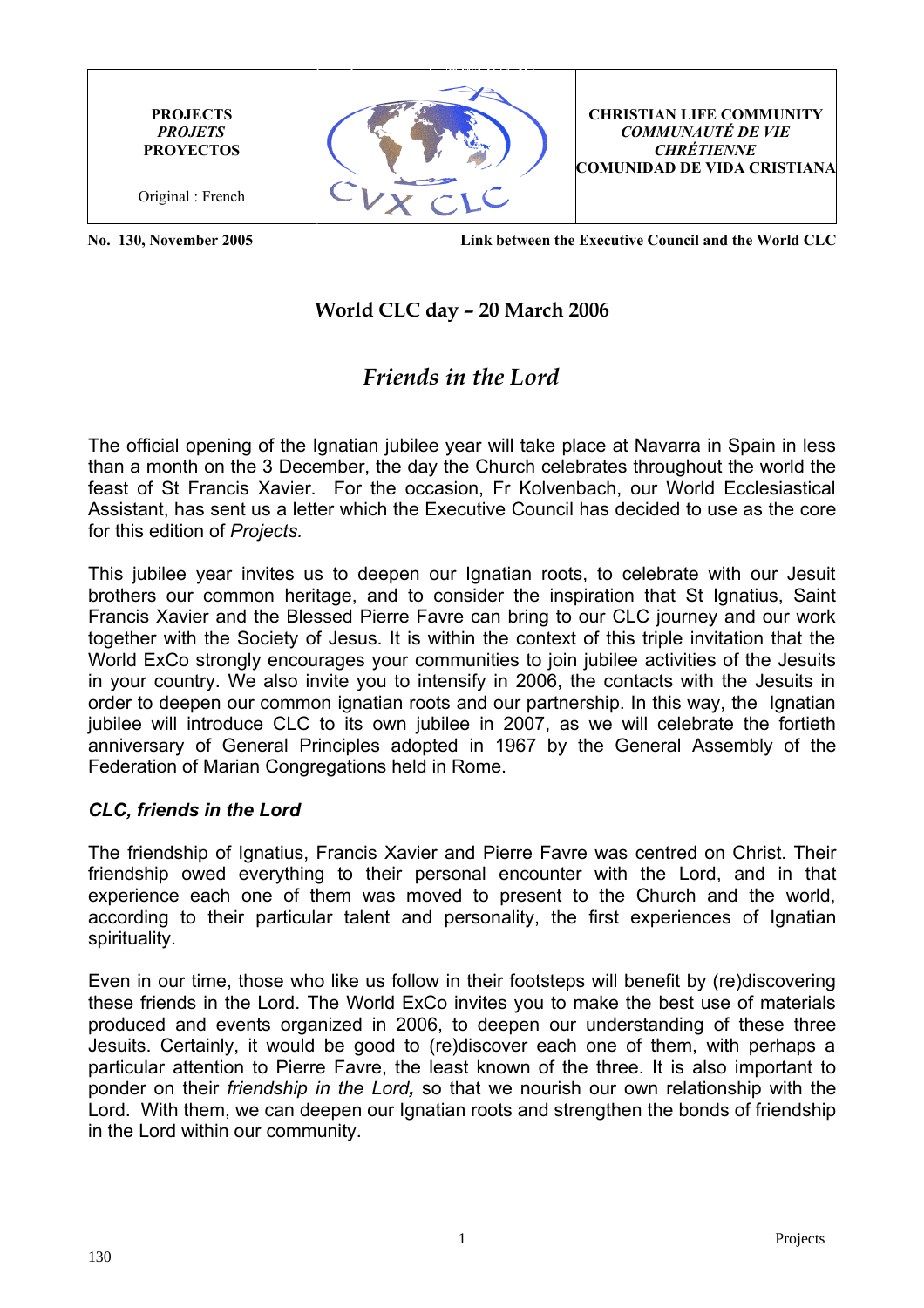### *CLC and Jesuits, friends in the Lord*

Ignatius, Francis Xavier and Pierre Favre did not keep the Ignatian spirituality just for the Jesuits. They wanted lay people to *feel* and *taste* the experience of the Love of God that the Spiritual Exercises offer. That is why we want to express our gratitude for this common inheritance and to celebrate with the Society of Jesus. We recognise in this common treasure, the foundations of the special partnership, desired and acknowledged by our two bodies. Moreover, this jubilee gives us the opportunity to explore and experiment new avenues to always improve this partnership. In this way, we can satisfy the duty of loyalty we owe to the *magis*. Without doubt, this the sort of friendship in the Lord that Ignatius, Francis Xavier and Pierre Favre would wish for the CLC and the Society of Jesus.

#### *Friends in the Lord, to serve*

The service to the Church and the world is consubstantial with genuine friendship in the Lord. That is why our friendship within CLC, as well as that of the CLC with the Society of Jesus, has the effect of transforming us in women and men 'for the others'. It is in the same spirit that we detect one of the strong intuitions we received at our last World Assembly: to develop from a community of apostles into an apostolic community. It is fortunate that, at a time when we are trying steadfastly to give substance to this vision, our Ecclesiastical Assistant invites us to look closely at Ignatius, Francis Xavier and Pierre Favre. Not only will the example of their lives renew and confirm our motivation, but, like them, we shall let ourselves be touched, transformed and sent on mission by the Love of the Resurrected Christ.

Guy Maginzi, Executive Secretary.



Rome, 4 November 2005

#### **To the World Christian Life Community:**

It is a real joy to share with all the members of the Christian Life Community the celebration of the birth of Saint Ignatius into heaven 450 years ago, and the birth into the world of Saint Francis Xavier and Blessed Peter Faber exactly five centuries ago. Nearly everywhere in the world Jesuits are preparing to celebrate these first companions with all sorts of festivities and initiatives. Above all we have a great desire to draw forth a renewal of apostolic momentum from this source of spirituality which we hold in common with the CLC almost from our first origins. Even today the holiness of these first three Jesuits marks our life and yours.

Indeed it was as a lay person that Ignatius, the pilgrim, began to share the experience of the Spiritual Exercises as an authentic way to God, with so many lay people whom he met along the road. Thanks to this venture of Ignatius, so many men and women have discovered what the Lord wanted for them and what He wishes to build with them for the true life of the world. The CLC and the Jesuits are well aware that the Spiritual Exercises continue to enrich their communities with an undeniable spiritual force and with the gift of prayerful discernment to answer every time afresh the questions put by Ignatius: what have I done for Christ, what am I doing for Christ, what must I do for Christ?